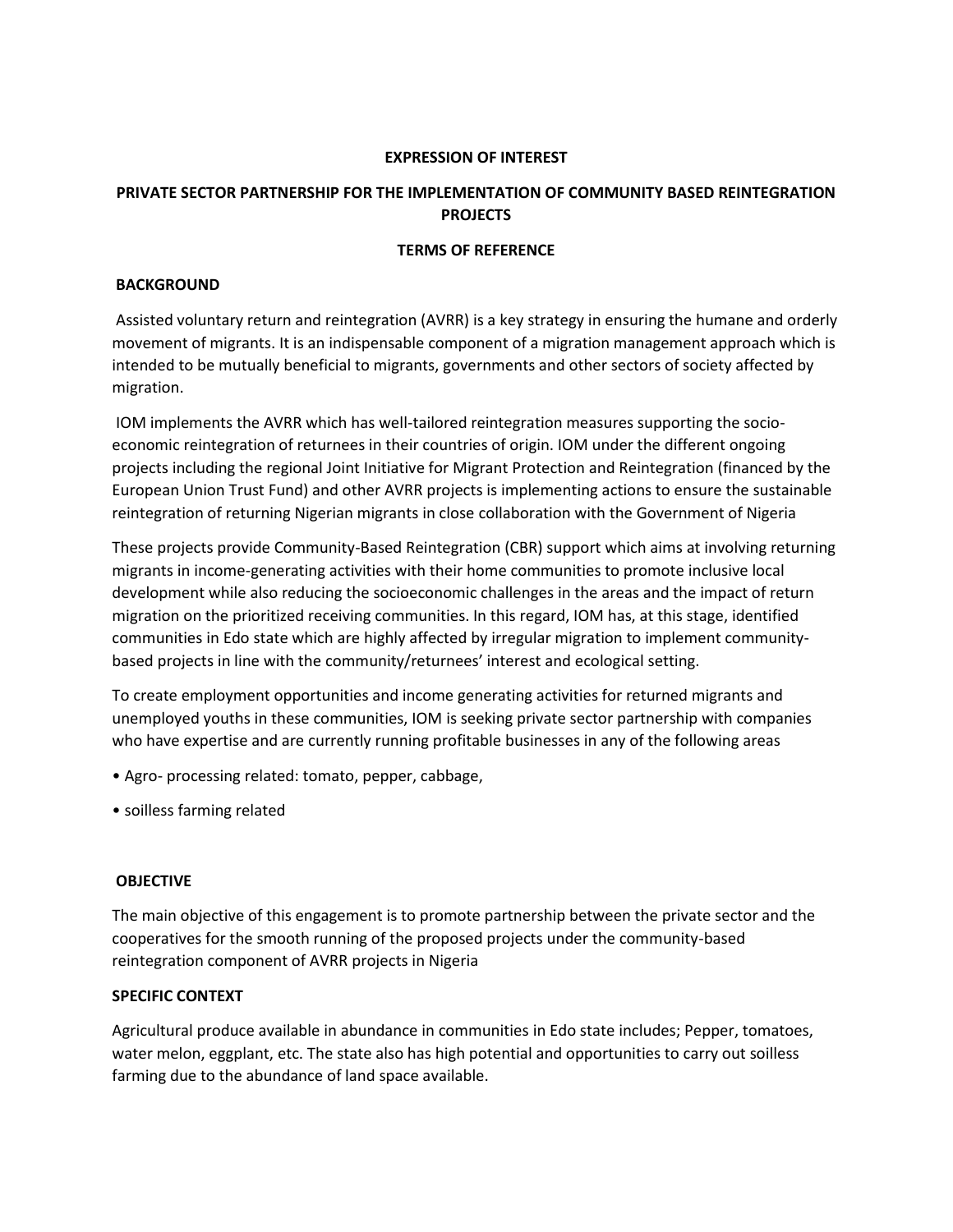Farmers and the general communities in these locations are not getting enough value from these produce because of wastage of left-over from small scale production, limited financial capacity to use advanced technologies etc. As a result, IOM would like to set up small scale agro-processing and soilless farm projects in various communities in Edo State to harness these abundant resources and support the value chain creation for available raw materials as well as the products while simultaneously creating job opportunities for returnees and unemployed youths. With availability and proximity to raw materials and handiness of ready Labour, private sectors would be expected to advise on key groundwork/startup items for the factories and push for the establishment of these projects and work with the returnees and potentials migrants' cooperatives.

## **REQUIREMENT**

This project has taken an approach of engaging private firms, which has the required funds, management, market for the products and technical industry -specific expertise to support the operations and running of these factories. To this end, IOM is seeking private firms with the relevant pedigree, preferably in agriculture processing, value chain network and manufacturing, who will be managing the proposed projects.

## **ROLES AND RESPONSIBILITIES**

The primary role and responsibility of the private partnership is to provide the technical expertise, management, market, Provide and undertake all regulatory requirements, provide necessary advert/branding/marketing for the products and financial resources to support with running the operations of the various processing factories set-up or any other community based reintegration projects.

# **VALUE PROPOSITION**

- $\triangleright$  Leadership of the management of the factories;
- $\blacktriangleright$  Huge potential for value- chain network;
- ➢ Leverage on government pro-sectorial policies, boosting performance;
- $\triangleright$  Possibility of managing other similar projects; proven track record of past work.
- $\triangleright$  Contribute to the curbing of the negative effects of irregular migration as part of CSR support;

**QUALIFICATION AND EXPERIENCE** The criteria for selecting the firm, among others, are:

 $\triangleright$  Must operate in Nigeria with preference given to those who are within/near the following States: Edo State and Delta.

- $\triangleright$  Must be registered and certified by the Corporate Affairs Commission and tax certificate;
- $\triangleright$  Must have been in operation for at least two(2) years in similar area of expertise;
- $\triangleright$  Must be a business development service provider;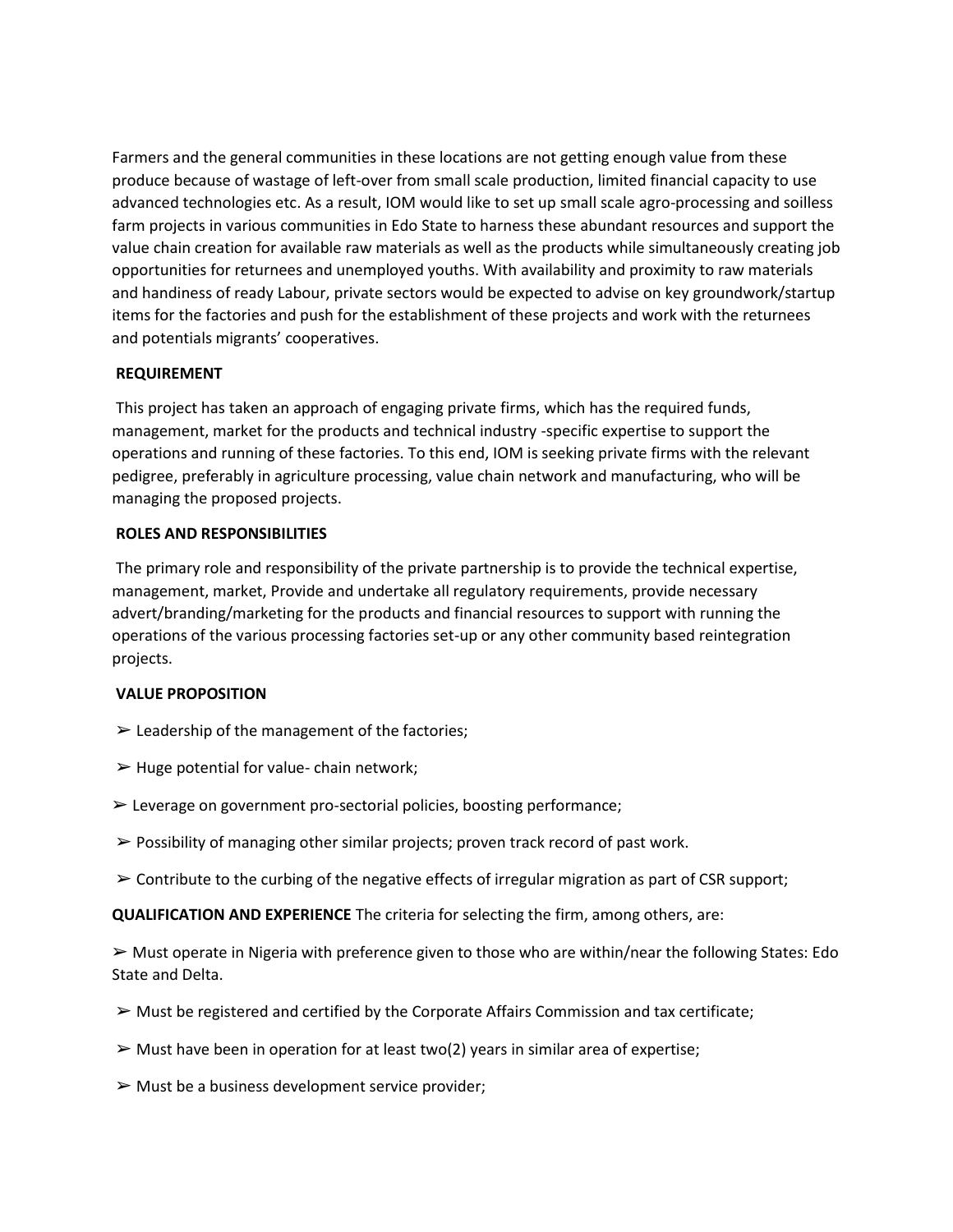- $\triangleright$  Evidence of consistent and sustained good financial performance (audit reports for the last 2years);
- $\triangleright$  Management Team composition with a proven track record;
- $\triangleright$  proven understanding of the Nigerian business environment and labor market structure;
- $\triangleright$  Evidence of the existence of a proper governance structure;

 $\triangleright$  Evidence of the availability of adequate resources (human and financial) and capacity to manage agro-processing or manufacturing business;

- $\triangleright$  Evidence of consistent regulatory compliance;
- $\triangleright$  Proven financial capacity.

## **COMPETENCIES**

- $\triangleright$  Confirmed interest in working on community projects and with returned migrants;
- $\triangleright$  Expertise on either agricultural related production, husbandry or manufacturing;
- $\triangleright$  In-depth knowledge of the agricultural value chain or manufacturing;
- $\triangleright$  Organizational structure/systems setup;
- $\triangleright$  People management skills;
- $\triangleright$  Community relations skills;
- $\triangleright$  Health, Safety, and Environment (HSE);
- $\triangleright$  Supply Chain Management (SCM) abilities;
- $\triangleright$  Branding and Marketing;
- $\triangleright$  Risk management;
- $\triangleright$  Project development and management skills;

## **METHOD OF APPLICATION**,

IOM invites experienced and interested private firms to submit an expression of interest, technical proposal along with a cover letter in support of their application addressed to IOM Lagos via email IOMLagosTenders@iom.int OR via hard copy to IOM Lagos Office at No.1 Isaac John Street, Ikeja GRA, Lagos, Nigeria or 3, Aideyan Street off Ihama Street, GRA Benin on or before 20<sup>th</sup> July, 2021.

The subject of the cover letter should indicate the proposed project using below codes in the table which the firm is applying.

Each submission must include;

• A technical proposal, with detailed methodology and work plan (max 4 pages), along with: - Organizational profile and structure, including CVs of key staff and description of expertise